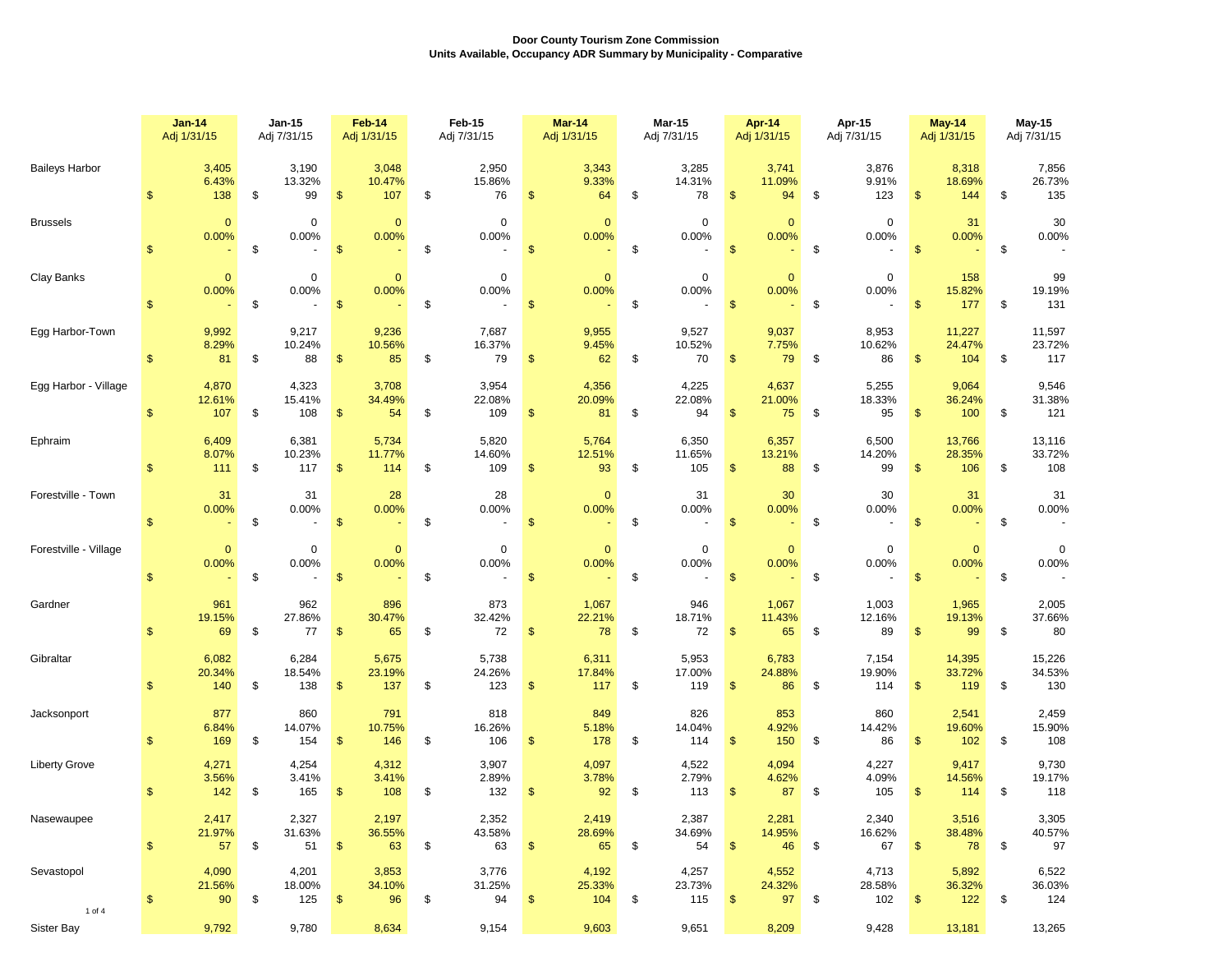|                     | <b>Jan-14</b> |              |      |             |                |              |     |             |    |              |             |               |                | Jan-15      |        | Feb-14             | Feb-15       |             |         | Mar-14 | Mar-15 |  | Apr-14 |  | Apr-15 |  | $May-14$ |  | <b>May-15</b> |  |
|---------------------|---------------|--------------|------|-------------|----------------|--------------|-----|-------------|----|--------------|-------------|---------------|----------------|-------------|--------|--------------------|--------------|-------------|---------|--------|--------|--|--------|--|--------|--|----------|--|---------------|--|
|                     |               | Adj 1/31/15  |      | Adj 7/31/15 |                | Adj 1/31/15  |     | Adj 7/31/15 |    | Adj 1/31/15  | Adj 7/31/15 | Adj 1/31/15   |                | Adj 7/31/15 |        | Adj 1/31/15        |              | Adj 7/31/15 |         |        |        |  |        |  |        |  |          |  |               |  |
|                     |               | 9.44%        |      | 11.79%      |                | 15.81%       |     | 19.05%      |    | 13.39%       | 12.47%      |               | 15.71%         |             | 22.21% |                    | 24.66%       |             | 33.31%  |        |        |  |        |  |        |  |          |  |               |  |
|                     | \$            | 117          | \$   | 107         | \$             | 89           | \$  | 76          |    | 82           | \$<br>88    | \$            | 84             | S.          | 65     | $\mathbf{s}$       | 111          | \$          | 102     |        |        |  |        |  |        |  |          |  |               |  |
| Sturgeon Bay - City |               | 18,696       |      | 20,069      |                | 17,651       |     | 17,953      |    | 19,617       | 19,895      |               | 18,855         |             | 18,883 |                    | 20,194       |             | 20,387  |        |        |  |        |  |        |  |          |  |               |  |
|                     |               | 25.97%       |      | 25.66%      |                | 37.50%       |     | 34.69%      |    | 35.90%       | 31.77%      |               | 29.27%         |             | 25.90% |                    | 45.33%       |             | 38.44%  |        |        |  |        |  |        |  |          |  |               |  |
|                     | \$.           | 71           | \$.  | 74          | $\mathfrak{S}$ | 68           | \$  | 73          |    | 70           | \$<br>78    | $\mathbf{\$}$ | 72             | S.          | 78     | $\mathbf{\hat{f}}$ | 81           | \$          | 93      |        |        |  |        |  |        |  |          |  |               |  |
|                     |               |              |      |             |                |              |     |             |    |              |             |               |                |             |        |                    |              |             |         |        |        |  |        |  |        |  |          |  |               |  |
| Sturgeon Bay - Town |               | 379          |      | 289         |                | 330          |     | 227         |    | 371          | 368         |               | 343            |             | 261    |                    | 421          |             | 477     |        |        |  |        |  |        |  |          |  |               |  |
|                     |               | 5.80%        |      | 9.34%       |                | 3.33%        |     | 16.30%      |    | 2.16%        | 5.43%       |               | 7.87%          |             | 11.88% |                    | 27.55%       |             | 19.92%  |        |        |  |        |  |        |  |          |  |               |  |
|                     | £.            | 163          | \$   | 144         | \$             | 158          | \$  | 105         |    | 160          | \$<br>122   |               | 149            | \$          | 134    | \$                 | 176          | \$          | 166     |        |        |  |        |  |        |  |          |  |               |  |
| Union               |               | $\mathbf{0}$ |      | $\mathbf 0$ |                | $\mathbf{0}$ |     | $\mathbf 0$ |    | $\mathbf{0}$ | $\mathbf 0$ |               | $\overline{0}$ |             | 0      |                    | $\mathbf{0}$ |             | 31      |        |        |  |        |  |        |  |          |  |               |  |
|                     |               | 0.00%        |      | 0.00%       |                | 0.00%        |     | 0.00%       |    | 0.00%        | 0.00%       |               | 0.00%          |             | 0.00%  |                    | 0.00%        |             | 16.13%  |        |        |  |        |  |        |  |          |  |               |  |
|                     | \$            |              | \$   |             | $\mathbf{\$}$  |              | \$  |             | £. |              | \$          | \$            |                | \$          |        | \$.                |              | \$          | 554     |        |        |  |        |  |        |  |          |  |               |  |
|                     |               |              |      |             |                |              |     |             |    |              |             |               |                |             |        |                    |              |             |         |        |        |  |        |  |        |  |          |  |               |  |
| Washington Island   |               | 1,235        |      | 1,036       |                | 984          |     | 852         |    | 1,106        | 1,079       |               | 1,079          |             | 1,004  |                    | 3,521        |             | 3,799   |        |        |  |        |  |        |  |          |  |               |  |
|                     |               | 6.72%        |      | 6.85%       |                | 9.86%        |     | 10.92%      |    | 7.96%        | 6.30%       |               | 25.39%         |             | 13.35% |                    | 19.11%       |             | 16.71%  |        |        |  |        |  |        |  |          |  |               |  |
|                     |               | 63           | - \$ | 74          |                | 83           | \$. | 70          |    | 70           | \$<br>75    |               | 47             | \$          | 69     |                    | 64           | S           | 93      |        |        |  |        |  |        |  |          |  |               |  |
|                     |               |              |      |             |                |              |     |             |    |              |             |               |                |             |        |                    |              |             |         |        |        |  |        |  |        |  |          |  |               |  |
|                     |               |              |      |             |                |              |     |             |    |              |             |               |                |             |        |                    |              |             |         |        |        |  |        |  |        |  |          |  |               |  |
| Available           |               | 73,507       |      | 73,204      |                | 67,077       |     | 66,089      |    | 73,050       | 73,302      |               | 71,918         |             | 74,487 |                    | 117,638      |             | 119,481 |        |        |  |        |  |        |  |          |  |               |  |
| Filled              |               | 11,109       |      | 12,279      |                | 15,278       |     | 15,676      |    | 14,592       | 14,026      |               | 13,517         |             | 13,949 |                    | 35,299       |             | 37,239  |        |        |  |        |  |        |  |          |  |               |  |
| $\%$                |               | 15.11%       |      | 16.77%      |                | 22.78%       |     | 23.72%      |    | 19.98%       | 19.13%      |               | 18.80%         |             | 18.73% |                    | 30.01%       |             | 31.17%  |        |        |  |        |  |        |  |          |  |               |  |
| Average             | \$            | 91           |      | 92          |                | 81           | \$  | 88          |    | 79           | \$<br>85    |               | 79             | \$.         | 86     |                    | 102          | \$.         | 111     |        |        |  |        |  |        |  |          |  |               |  |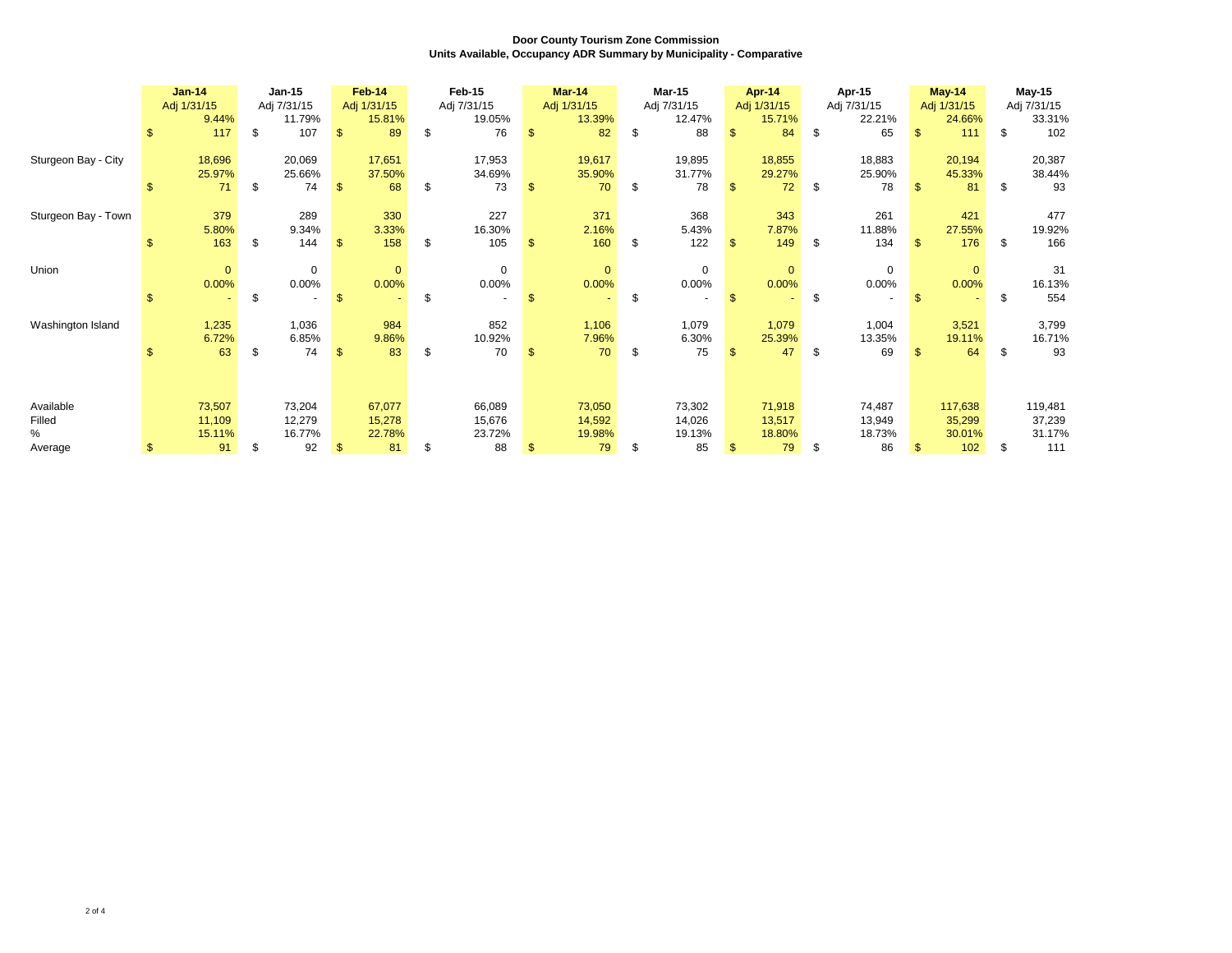|                             | <b>Jun-14</b><br>Adj 1/31/15 |                         | <b>Jun-15</b><br>Unadj |                         |    | $Jul-14$<br>Adj 1/31/15 | <b>Jul-15</b><br>Unadj        | Aug-14<br>Adj 1/31/15         | Aug-15<br>Unadj |                         |  |  |
|-----------------------------|------------------------------|-------------------------|------------------------|-------------------------|----|-------------------------|-------------------------------|-------------------------------|-----------------|-------------------------|--|--|
| <b>Baileys Harbor</b>       | \$                           | 8,888<br>41.42%<br>177  | \$                     | 8,716<br>48.59%<br>159  | \$ | 9,275<br>71.43%<br>190  | \$<br>9,314<br>75.47%<br>194  | \$<br>9,436<br>68.98%<br>194  | \$              | 9,239<br>70.70%<br>201  |  |  |
| <b>Brussels</b>             | \$                           | 30<br>0.00%             | \$                     | 30<br>100.00%<br>42     | \$ | 31<br>29.03%<br>195     | \$<br>62<br>69.35%<br>58      | \$<br>31<br>38.71%<br>195     | \$              | 62<br>16.13%<br>159     |  |  |
| Clay Banks                  | \$                           | 177<br>34.43%<br>207    | \$                     | 189<br>38.10%<br>215    | \$ | 178<br>65.73%<br>256    | \$<br>213<br>72.30%<br>238    | \$<br>180<br>65.00%<br>192    | \$              | 186<br>58.06%<br>226    |  |  |
| Egg Harbor-Town             | \$                           | 11,291<br>46.59%<br>142 | \$                     | 11,500<br>45.89%<br>145 | \$ | 12,014<br>68.27%<br>178 | \$<br>11,592<br>69.50%<br>194 | \$<br>12,550<br>65.98%<br>174 | \$              | 11,711<br>67.80%<br>184 |  |  |
| Egg Harbor - Village        | $\mathbb{S}$                 | 11,510<br>51.41%<br>134 | \$                     | 11,600<br>51.53%<br>141 | \$ | 12,148<br>74.96%<br>167 | \$<br>12,245<br>79.11%<br>171 | \$<br>12,190<br>72.35%<br>177 | \$              | 12,325<br>70.90%<br>189 |  |  |
| Ephraim                     | \$                           | 15,036<br>49.71%<br>140 | \$                     | 13,413<br>49.47%<br>142 | \$ | 15,920<br>76.04%<br>152 | \$<br>15,181<br>81.11%<br>171 | \$<br>15,820<br>80.51%<br>163 | \$              | 15,196<br>81.92%<br>173 |  |  |
| Forestville - Town          | \$                           | 30<br>0.00%             | \$                     | $\mathbf 0$<br>0.00%    | \$ | 31<br>0.00%             | \$<br>$\mathbf 0$<br>0.00%    | \$<br>31<br>22.58%<br>171     | \$              | 62<br>17.74%<br>219     |  |  |
| Forestville - Village       | \$                           | $\mathbf 0$<br>0.00%    | \$                     | $\mathbf 0$<br>0.00%    | \$ | $\mathbf{0}$<br>0.00%   | \$<br>0<br>0.00%              | \$<br>$\mathbf 0$<br>0.00%    | \$              | 0<br>0.00%              |  |  |
| Gardner                     | \$                           | 2,353<br>21.25%<br>123  | \$                     | 2,662<br>26.52%<br>124  | \$ | 2,145<br>41.72%<br>118  | \$<br>2,046<br>52.74%<br>127  | \$<br>2,157<br>41.31%<br>131  | \$              | 2,038<br>47.55%<br>119  |  |  |
| Gibraltar                   | \$                           | 16,556<br>58.33%<br>146 | \$                     | 16,562<br>59.88%<br>149 | \$ | 17,395<br>82.46%<br>174 | \$<br>17,235<br>83.05%<br>177 | \$<br>17,411<br>85.66%<br>170 | \$              | 16,108<br>82.45%<br>185 |  |  |
| Jacksonport                 | \$                           | 2,823<br>40.60%<br>152  | \$                     | 2,777<br>34.17%<br>156  | \$ | 2,994<br>72.28%<br>179  | \$<br>3,060<br>74.31%<br>183  | \$<br>3,139<br>69.42%<br>182  | \$              | 3,038<br>68.20%<br>199  |  |  |
| <b>Liberty Grove</b>        | \$                           | 11,485<br>37.31%<br>133 | \$                     | 11,385<br>33.10%<br>140 | \$ | 12,434<br>60.83%<br>167 | \$<br>12,229<br>70.13%<br>171 | \$<br>12,530<br>65.47%<br>163 | \$              | 12,587<br>59.87%<br>182 |  |  |
| Nasewaupee                  | \$                           | 3,568<br>56.03%<br>111  | \$                     | 3,402<br>55.91%<br>116  | \$ | 3,906<br>71.33%<br>129  | \$<br>2,880<br>68.06%<br>156  | \$<br>3,605<br>72.51%<br>131  | \$              | 3,408<br>68.93%<br>142  |  |  |
| Sevastopol                  | \$                           | 6,283<br>55.98%<br>181  | \$                     | 6,809<br>55.62%<br>179  | \$ | 6,950<br>73.12%<br>221  | \$<br>6,933<br>76.75%<br>210  | \$<br>6,940<br>74.05%<br>224  | \$              | 6,465<br>75.98%<br>235  |  |  |
| 3 of 4<br><b>Sister Bay</b> |                              | 14,705                  |                        | 14,755                  |    | 15,193                  | 15,364                        | 15,293                        |                 | 14,614                  |  |  |